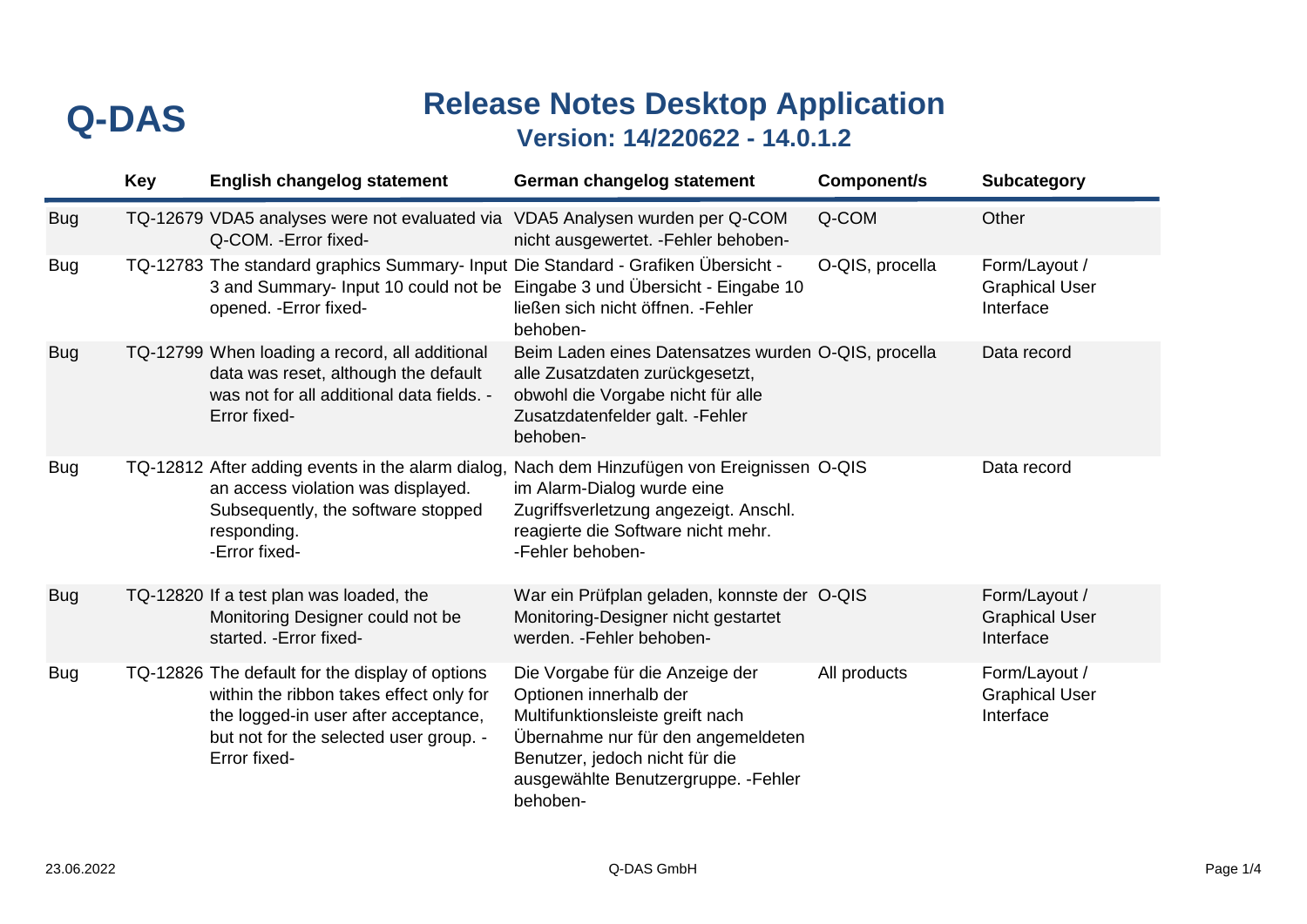|            | <b>Key</b> | <b>English changelog statement</b>                                                                                                                                                                                                                                                                                    | German changelog statement                                                                                                                                                                                                                                                                                    | Component/s  | <b>Subcategory</b>                                  |
|------------|------------|-----------------------------------------------------------------------------------------------------------------------------------------------------------------------------------------------------------------------------------------------------------------------------------------------------------------------|---------------------------------------------------------------------------------------------------------------------------------------------------------------------------------------------------------------------------------------------------------------------------------------------------------------|--------------|-----------------------------------------------------|
| <b>Bug</b> |            | TQ-12904 Depending on the system settings, it<br>happened that the alarm dialog in<br>procella did not show a table of the<br>affected characteristics and that the<br>alarm dialog only came up if the last<br>characteristic of a part measurement /<br>group measurement had generated an<br>alarm. - Error fixed- | Je nach Systemeinstellung kam es vor, O-QIS, procella<br>dass der Alarmdialog in procella keine<br>Tabelle der betroffenen Merkmale<br>gezeigt hat, und dass der Alarmdialog<br>nur aufkam, wenn das letzte Merkmal<br>einer Teilemessung /<br>Gruppenmessung einen Alarm erzeugt<br>hatte. - Fehler behoben- |              | Measurement<br>Sequence Control                     |
| <b>Bug</b> |            | TQ-12940 Service installation was not possible -<br>error fixed -                                                                                                                                                                                                                                                     | Die Service-Installation war nicht<br>möglich - Fehler behoben -                                                                                                                                                                                                                                              | All products |                                                     |
| <b>Bug</b> |            | TQ-12961 The input requirement for additional<br>data did not work when Reset<br>additional data was active. - Error fixed- zurücksetzen aktiv war. - Fehler                                                                                                                                                          | Die Eingabepflicht bei Zusatzdaten<br>funktionierte nicht, wenn Zusatzdaten<br>behoben-                                                                                                                                                                                                                       | procella     | Data record,<br>Measurement<br>Sequence Control     |
| <b>Bug</b> |            | TQ-12975 Interface was closed when parts mask<br>was opened. - Error fixed-                                                                                                                                                                                                                                           | Schnittstelle wurde geschlossen, wenn O-QIS<br>die Teilemaske geöffnet wurde. - Fehler<br>behoben-                                                                                                                                                                                                            |              | Data record                                         |
| <b>Bug</b> |            | TQ-12983 The status window always showed a<br>default message at startup, the<br>configuration of the K-fields was not<br>taken over. - Error fixed-                                                                                                                                                                  | Das Statusfenster zeigte beim Start<br>immer eine Standardnachricht an, die<br>Konfiguration der K-Felder wurde nicht<br>übernommen. - Fehler behoben-                                                                                                                                                        | O-QIS        | Form/Layout /<br><b>Graphical User</b><br>Interface |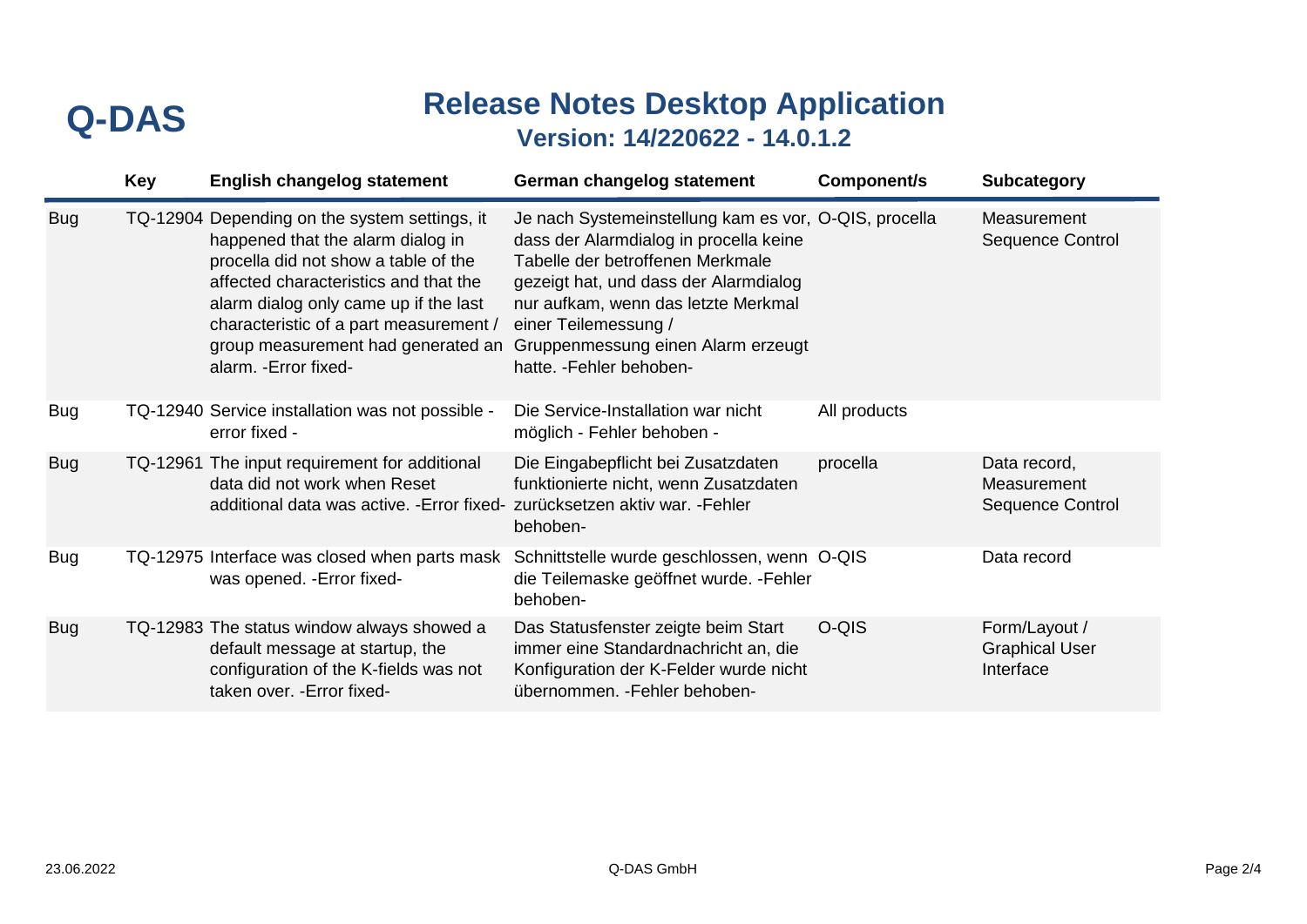|            | <b>Key</b> | <b>English changelog statement</b>                                                                                                                                                                                                                                                                                                                                                                                                                                                                           | German changelog statement                                                                                                                                                                                                                                                                                                                                                                              | Component/s                  | <b>Subcategory</b>                      |
|------------|------------|--------------------------------------------------------------------------------------------------------------------------------------------------------------------------------------------------------------------------------------------------------------------------------------------------------------------------------------------------------------------------------------------------------------------------------------------------------------------------------------------------------------|---------------------------------------------------------------------------------------------------------------------------------------------------------------------------------------------------------------------------------------------------------------------------------------------------------------------------------------------------------------------------------------------------------|------------------------------|-----------------------------------------|
| <b>Bug</b> |            | TQ-13029 Data compression in Oracle databases Datenverdichtungen in<br>was no longer possible from Oracle<br>version 12 and higher. The reason is<br>the old triggers and sequences used<br>up to Oracle 11. To solve the problem,<br>the trigger "Results_ID_TRG_I" and<br>the sequences<br>"Results_Files_ID_TRG_I" and<br>"RResluts_ID_TRG_I" must be<br>deleted. The Static_DB.exe of versions und "RResluts_ID_TRG_I" gelöscht<br>14.0.1.2 and later no longer creates<br>these triggers and sequences. | Oracle-Datenbanken waren ab<br>Oracle Version 12 und höher nicht<br>mehr möglich. Der Grund sind die<br>alten bis zu Oracle 11 verwendeten<br>Trigger und Sequences. Zur Behebung<br>des Problems müssen der Trigger<br>"Results_ID_TRG_I" sowie die<br>Sequences "Results_Files_ID_TRG_I"<br>werden. Die Static DB.exe der<br>Versionen ab 14.0.1.2 legt diese<br>Trigger und Sequences nicht mehr an. | M-QIS Engine (M-<br>$QIS-S$  | Database functionality,<br>Installation |
| <b>Bug</b> |            | TQ-13079 Changed database texts within the<br>application are now displayed directly<br>after program restart.                                                                                                                                                                                                                                                                                                                                                                                               | Geänderte Datenbank-Texte innerhalb<br>der Anwendung werden nun direkt<br>nach dem Programm-Neustart<br>angezeigt.                                                                                                                                                                                                                                                                                      | O-QIS, qs-STAT,<br>solara.MP | Other                                   |
| <b>Bug</b> |            | TQ-13091 Options like the Q-FD use another<br>product licence instead of the option<br>licence.                                                                                                                                                                                                                                                                                                                                                                                                              | Optionen wie der Q-FD nutzen anstelle All products<br>der Option-Lizenz eine weitere<br>Produktlizenz.                                                                                                                                                                                                                                                                                                  |                              | License                                 |
| <b>Bug</b> |            | TQ-13111 An access violation was generated<br>while configuring the signal lamp.<br>-Error fixed-                                                                                                                                                                                                                                                                                                                                                                                                            | Während der Konfiguration der<br>Signalleuchte wurde eine<br>Zugriffsverletzung generiert. - Fehler<br>behoben-                                                                                                                                                                                                                                                                                         | procella                     | Interface $(RS 232, )$                  |